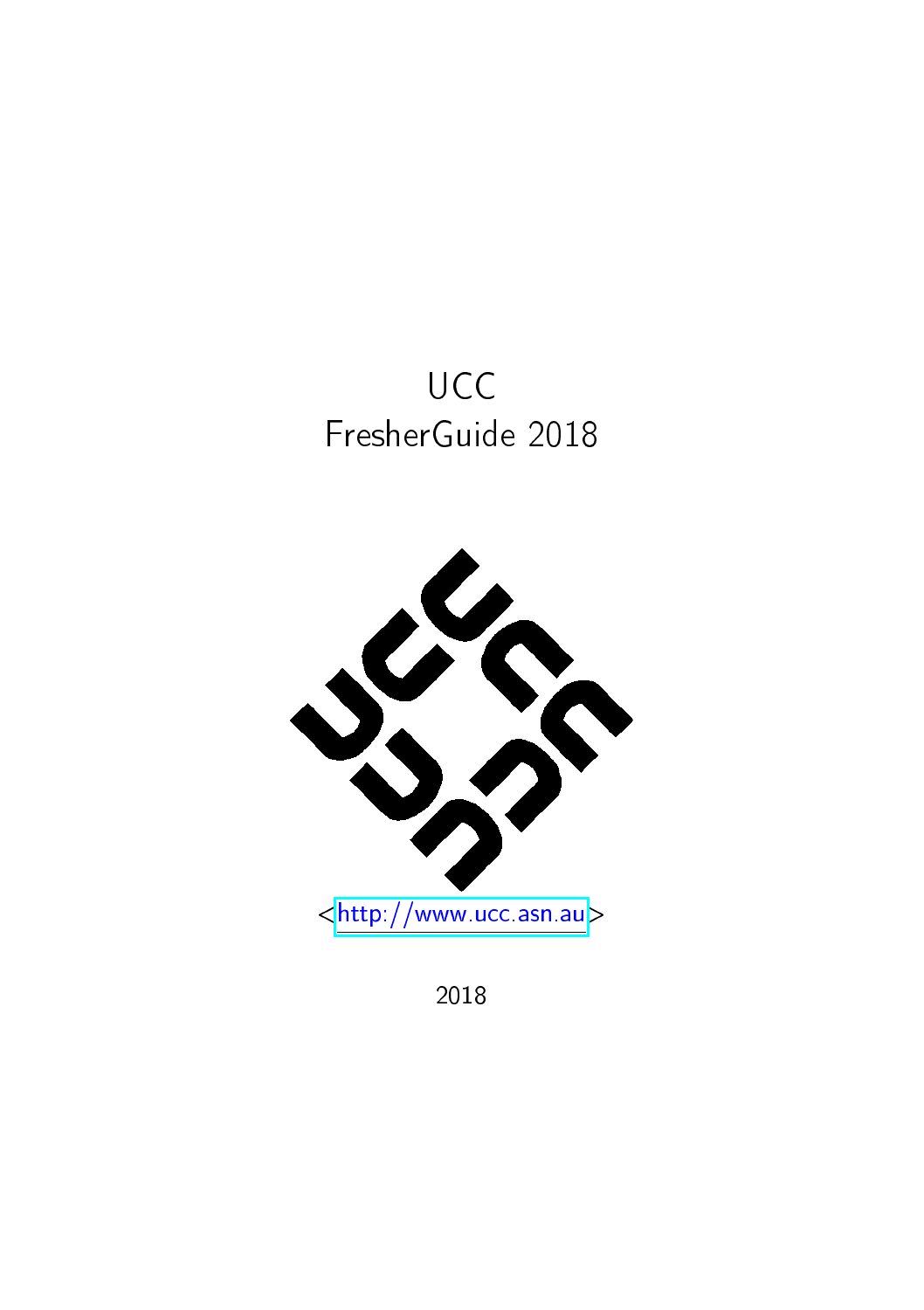# **Contents**

| 0              | Introduction<br>$\overline{2}$                                                 |                                                                                                                                                                                                                                                                                                                                                                                                                                                                                                                                                                                                                                                                                   |  |  |  |
|----------------|--------------------------------------------------------------------------------|-----------------------------------------------------------------------------------------------------------------------------------------------------------------------------------------------------------------------------------------------------------------------------------------------------------------------------------------------------------------------------------------------------------------------------------------------------------------------------------------------------------------------------------------------------------------------------------------------------------------------------------------------------------------------------------|--|--|--|
| 1              | 1.0<br>11                                                                      | 3<br><b>Finding the Clubroom</b><br>3<br>Directions in the contract of the contract of the contract of the contract of the contract of the contract of the contract of the contract of the contract of the contract of the contract of the contract of the contract of                                                                                                                                                                                                                                                                                                                                                                                                            |  |  |  |
| $\overline{2}$ |                                                                                | Your Account<br>4                                                                                                                                                                                                                                                                                                                                                                                                                                                                                                                                                                                                                                                                 |  |  |  |
| 3              |                                                                                | Dispense 101<br>5                                                                                                                                                                                                                                                                                                                                                                                                                                                                                                                                                                                                                                                                 |  |  |  |
| 4              |                                                                                | <b>UCC</b> : Clubroom<br>6                                                                                                                                                                                                                                                                                                                                                                                                                                                                                                                                                                                                                                                        |  |  |  |
| 5              | 51<br>$\frac{5}{5}$ $\frac{2}{3}$                                              | <b>UCC</b> Groups<br>7<br>$\overline{7}$<br>$\frac{7}{7}$                                                                                                                                                                                                                                                                                                                                                                                                                                                                                                                                                                                                                         |  |  |  |
| 6              | 6.1<br>6.2<br>6.3<br>6.4<br>6.5<br>6.6<br>6.7<br>6.8<br>6.9<br>6 10            | 888<br><b>2018 Events</b><br>$\frac{8}{8}$<br>AGM<br>9<br>9<br>44th Anniversary Dinner and all and the contract of the Anniversary Dinner and the contract of the Att of the<br>9<br>$\overline{9}$<br>9<br>CITS Night the community of the community of the state of the community of the community of the community of the community of the community of the community of the community of the community of the community of the communi<br>VIVE Night and a construction of the construction of the construction of the construction of the construction of the construction of the construction of the construction of the construction of the construction of the const<br>9 |  |  |  |
| 7              | <b>Services</b><br>70<br>7 <sub>1</sub><br>7.2<br>7 <sub>3</sub><br>7.4<br>7.5 | 10<br>Drinks & Snacks - Dispense entertainment and the state of the state of the Dispense of the United States of the<br>File Storage experience in the contract of the contract of the Storage of To                                                                                                                                                                                                                                                                                                                                                                                                                                                                             |  |  |  |
| 8              |                                                                                | <b>Cheet Sheet</b><br>11                                                                                                                                                                                                                                                                                                                                                                                                                                                                                                                                                                                                                                                          |  |  |  |
| 9              | 9 <sub>1</sub><br>9.2<br>9.3<br>9.4<br>9.5                                     | <b>Communication Technologies</b><br>12<br>IRC<br>Other                                                                                                                                                                                                                                                                                                                                                                                                                                                                                                                                                                                                                           |  |  |  |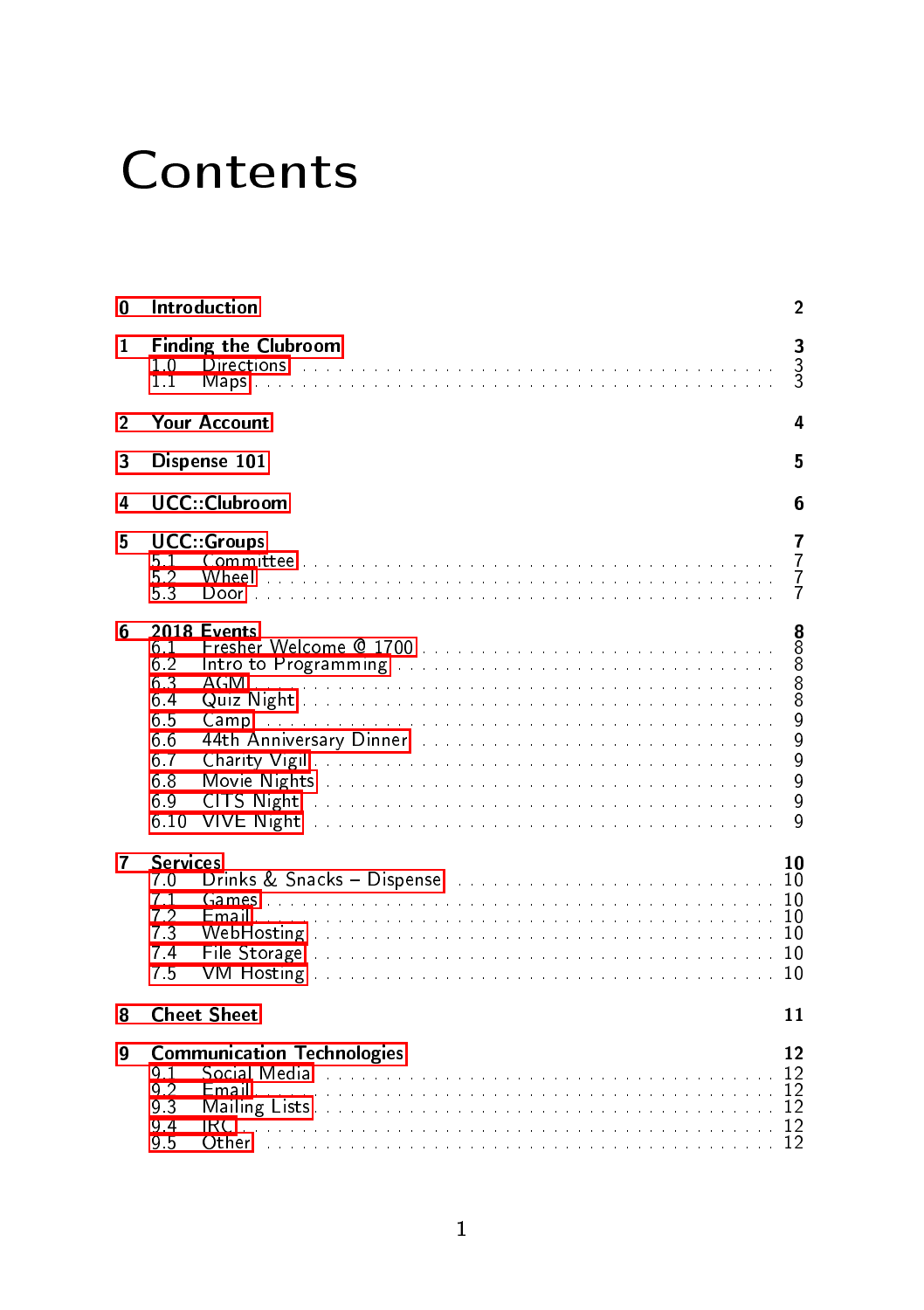### 0. Introduction

#### <span id="page-2-0"></span>President's Welcome Incoming message from Chris Forbes [<djforeskin@ucc.asn.au>](mailto:djforeskin@ucc.asn.au):

Welcome to the UCC and our 40th Anniversary Fresher Guide! Lorem ipsum dolor sit amet, consectetur adipiscing elit. Praesent molestie sodales lorem et accumsan. In rhoncus magna vel accumsan feugiat. Fusce tortor arcu, tempor id vehicula id, mattis convallis orci. Pellentesque in lorem posuere, maximus dui eu, tempus lectus. Aenean in tortor ac felis congue lacinia sollicitudin nec augue. Morbi hendrerit mattis urna, in imperdiet felis porttitor in. Sed id rutrum lacus. Maecenas consectetur imperdiet nibh, a elementum diam ultricies nec. Vestibulum placerat magna sit amet sem vehicula, accumsan lacinia erat ornare.

Nullam quis eros sed justo mollis varius. Sed ut elementum velit. Phasellus ac suscipit sapien. Donec interdum ultrices ligula, a bibendum eros. Mauris non lorem interdum, accumsan mi in, malesuada purus. Cras imperdiet mollis turpis, non fringilla felis sagittis sit amet. Aliquam aliquam at urna ac volutpat. Curabitur id molestie sem, id fringilla dui. Nam condimentum sem nec erat suscipit lacinia. Phasellus at libero vehicula mauris placerat tempor.

Phasellus fringilla ut odio eget molestie. Duis in ex sagittis, tempus risus vitae, rhoncus metus. In pretium dui id ipsum scelerisque, nec porttitor lacus fermentum. Mauris eu rutrum nunc. Sed id dolor porttitor, fringilla lectus et, imperdiet libero. Phasellus nec lacus malesuada, elementum odio quis, aliquet ante. Aliquam quis arcu nulla. In rhoncus faucibus sem, id dictum turpis fermentum id.

#### Chris Forbes [DJF] UCC President 2017 What is UCC

UCC is a club dedicated to the social and technical side of computers. Founded in 1974, UCC has been the perfect place for anyone with a passion for computers for more than 40 years. UCC has been an innovator, placing a drink machine on the internet in 1992, with many of our members going on to achieve great things.

We also have our fair share of gamers, with loads of game-related events throughout the year. UCC prides itself on being a place for all sorts of people with a fondness for computers to hang out. We have many regular events throughout the year including pizza nights, tech-talks, and many more. Hopefully this guide provides some insight about the club.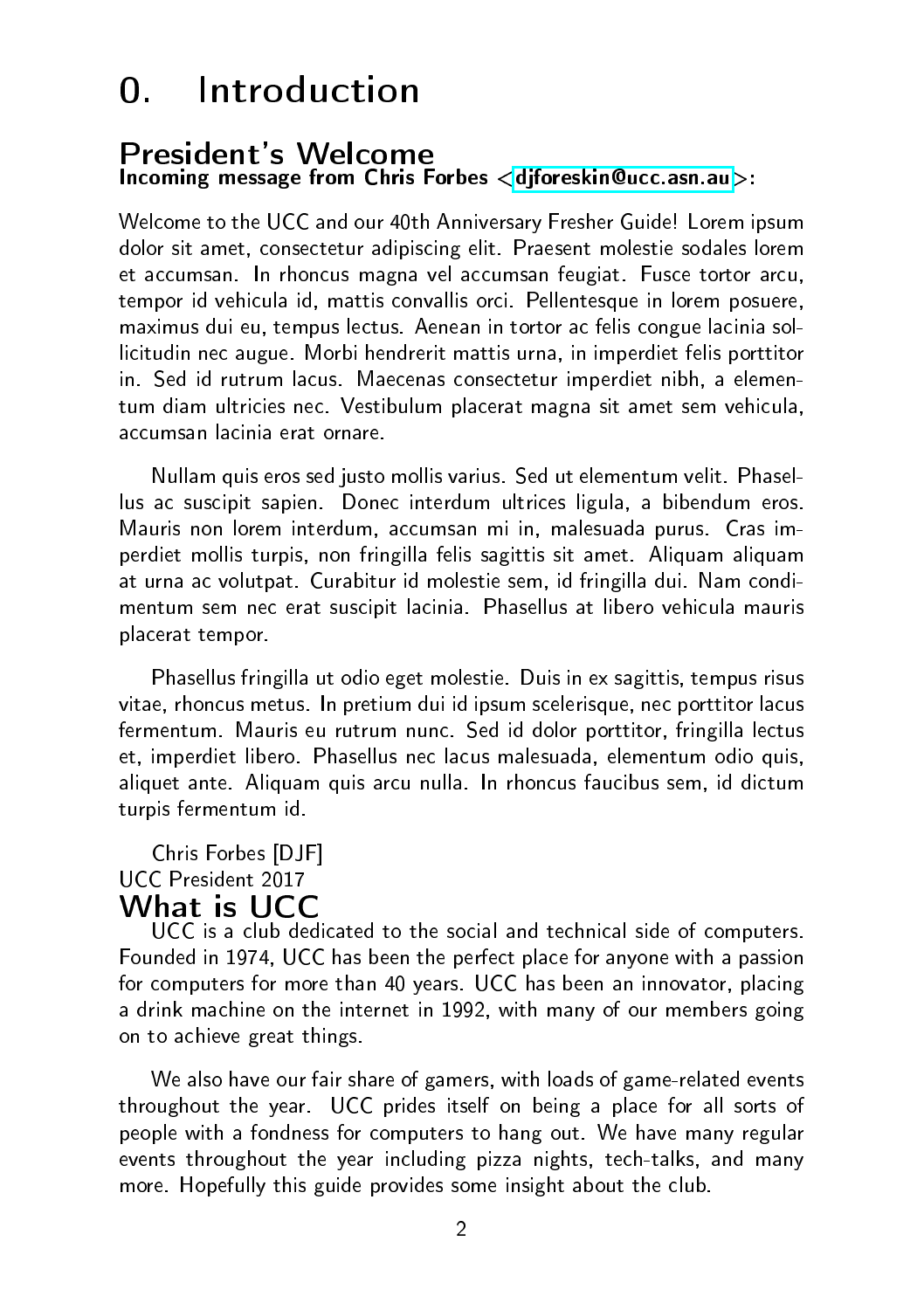## 1. Finding the Clubroom

#### <span id="page-3-1"></span><span id="page-3-0"></span>1.0 Directions

The most popular way to find UCC is to first find the UWA Tavern, then follow the fence clockwise around the outside until you find the staircase marked Cameron Hall at the back. Go up the stairs to the top and walk forward to find UCC. The two maps below should give you a general view on where to go. Of course you can always ask a member for help getting here, either online or in person.<br>1.1 Maps

#### <span id="page-3-2"></span>**Maps**



Figure 1.1: The Guild Village. Cameron Hall  $=$  The Tav



Figure 1.2: Second Floor of Cameron Hall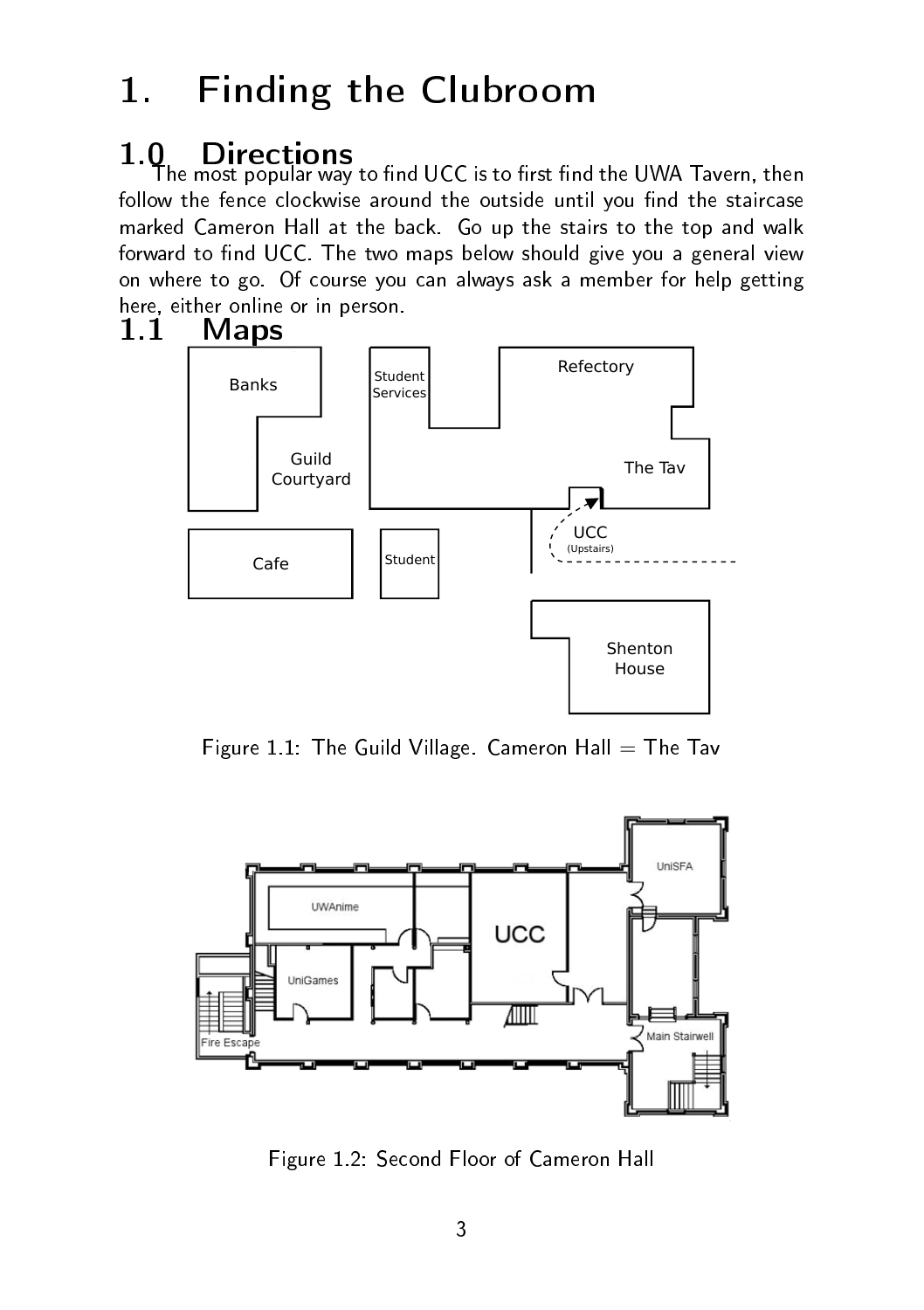## 2. Your Account

<span id="page-4-0"></span>SIGNING UP ON O-DAY (OR IN GENERAL) DOES NOT GIVE YOU AN account instantly. To get an account, you will need to go TO THE CLUBROOM!

Once you get to the clubroom, someone will be able to help you make your account. Simply tell someone that you need a new account and they'll run it through with you. You'll need your campus card with a 2018 UCC Membership sticker. Alternately, you can sign up at the clubroom.

Your account gives you access to all things UCC. You will gain access to a UCC-hosted email address [<ACCOUNT@ucc.asn.au>](ACCOUNT@ucc.asn.au), a webspace at [<https://ACCOUNT.ucc.asn.au>](https://ACCOUNT.ucc.asn.au), the vending machines, the club wifi, and many more services. The person who signs you up will be able to show you how all these things work.

Once you have an account, you can use it to log into any of our clubroom machines. If you want to log onto one of our servers, you'll need to use the SSH program. If you're having trouble, just ask someone in the clubroom we don't byte!

If you need to add money to your UCC account, you'll need to ask for someone on the *Door Group*. They will be able to put money onto your UCC account for you. First-time members get \$5 free credit! You can then use this credit for everything from the Drink & snack machines, to payment of UCC hosted events.

| My UCC Username:   |  |
|--------------------|--|
| My UCC Email:      |  |
| My UCC Webspace    |  |
| My UUID (5 Digits) |  |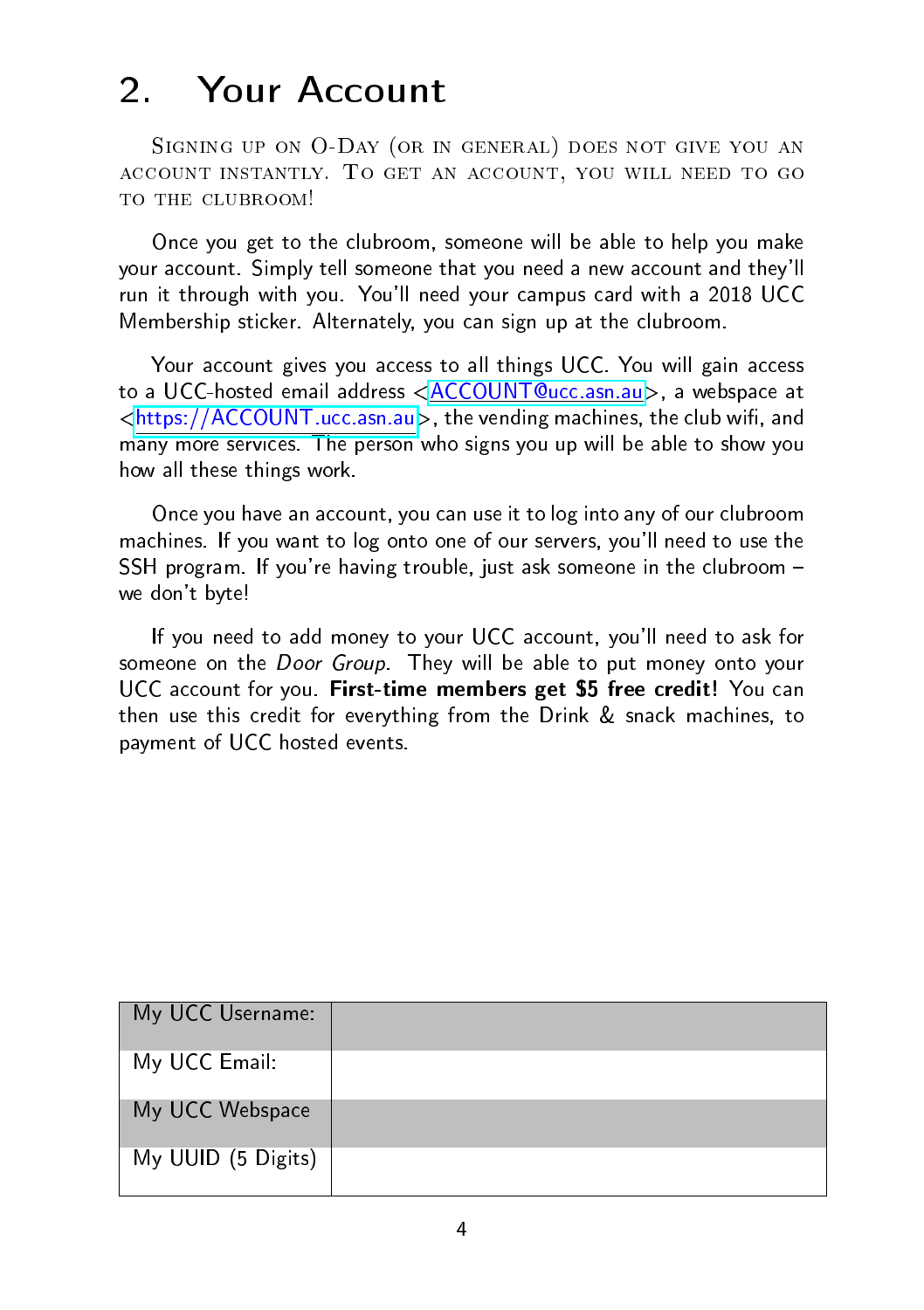### 3. Dispense 101

<span id="page-5-0"></span>At the same time as you set up your account, you will also have your dispense account set up. Dispense is the program that allows users to store credit and purchase items from the coke/snack machines. Door members can help you add credit to your dispense account. Call out for one in the clubroom if need be, there's always one around.

The easiest way to dispense a drink is probably the web interface at [<https://secure.ucc.asn.au/dispense>](https://secure.ucc.asn.au/dispense). Simply enter your username and password and then select a drink.

Due to technical reasons, snacks cannot be dispensed using this interface. Getting a snack will involve typing a 5 digit User ID and a 4 digit PIN into the keypad. This allows you to dispense both drinks and snacks.

You can also use your Student Card or SmartRider as a log in device on the snack machine. To do so, log in to the Snack Machine and hold whichever card you want to use up to the card scanner (it's the thing with the blinking green light) and the card should auto-enrol. To log in using the card, simply hold the enrolled card up to the card scanner.

You can also access Dispense using the dispense command. Dispense isn't installed on clubroom machines so you will have to use SSH to access one of UCC's servers.

|                       |                     | ---------------Dispense---------------------\ |      |                                               |
|-----------------------|---------------------|-----------------------------------------------|------|-----------------------------------------------|
|                       | -- Coke Machine     |                                               |      | А                                             |
| $\rightarrow$         | random              |                                               | 79   |                                               |
|                       | vanilla pepsi max   |                                               | 96   |                                               |
|                       | lift                |                                               | 86   |                                               |
|                       | solo                |                                               | 84   |                                               |
|                       | fanta               |                                               | 93   |                                               |
|                       | null coke           |                                               | 96   |                                               |
|                       | coke                |                                               | 96   |                                               |
|                       |                     | -- Electronic Payment System                  |      |                                               |
|                       | laserprint 5 pages  |                                               | 10   |                                               |
|                       | manual phone        |                                               | 30   |                                               |
|                       | clue                |                                               | 128  |                                               |
|                       |                     | UCC Green-Black T-Shirt                       | 1800 |                                               |
|                       |                     | membership (non-student and non-quil 2500     |      |                                               |
|                       |                     | membership (non-student and quild)            | 2000 |                                               |
|                       |                     | membership (student and non-guild) 1500       |      |                                               |
|                       |                     |                                               |      |                                               |
|                       |                     | -------------------------------------         |      |                                               |
|                       | aburgess            | \$0.11 coke, admin, door                      |      |                                               |
|                       | q: Quit             | Arrows: Select Enter: Buy                     |      |                                               |
|                       |                     |                                               |      |                                               |
| - 21<br><b>CALLES</b> | 2.164<br><b>A 1</b> |                                               |      | dienanea "dienanea /homa/ucc" 13:03 22_Fah_17 |

Figure 3.1: Dispense from a terminal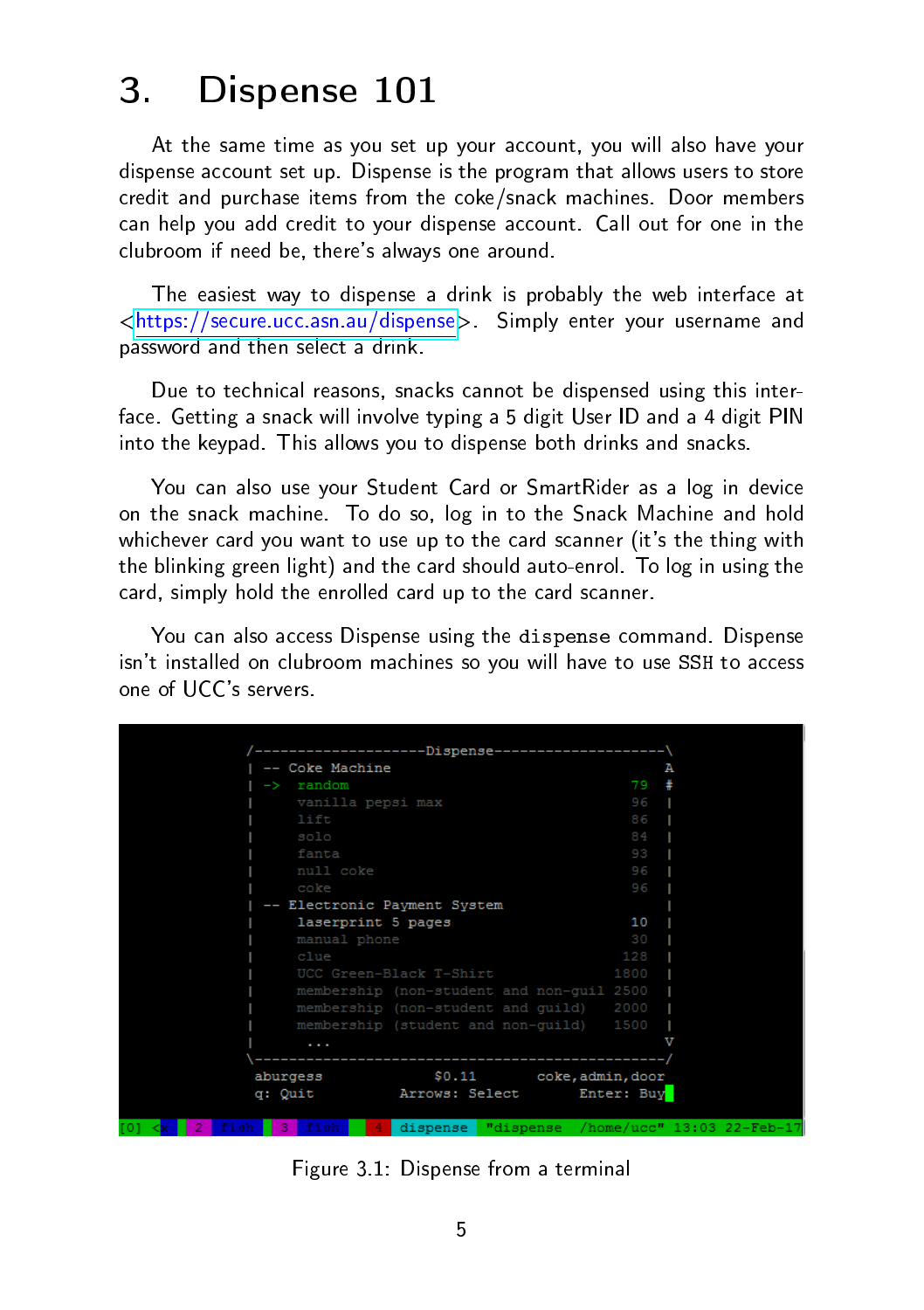## 4. UCC::Clubroom

<span id="page-6-0"></span>The clubroom is usually open from about 9am until 11pm throughout the semester. It is also sometimes open on weekends, and most days during university holidays. If you want to check the clubroom is open and who is there, check out [<https://webcam.ucc.asn.au>](https://webcam.ucc.asn.au)

Within the clubroom there are a bunch desktop machines, tons of books, couches, a server room, and many people with a wide array of knowledge. We encourage our members to use them as they see fit.

We don't have cleaners, so we rely on our members to look after the clubroom. There is always a door member in the room if it's open. Of course, if you see something that needs doing such as cleaning up, feel free to do it!



Figure 4.1: [<https://webcam.ucc.asn.au>](https://webcam.ucc.asn.au)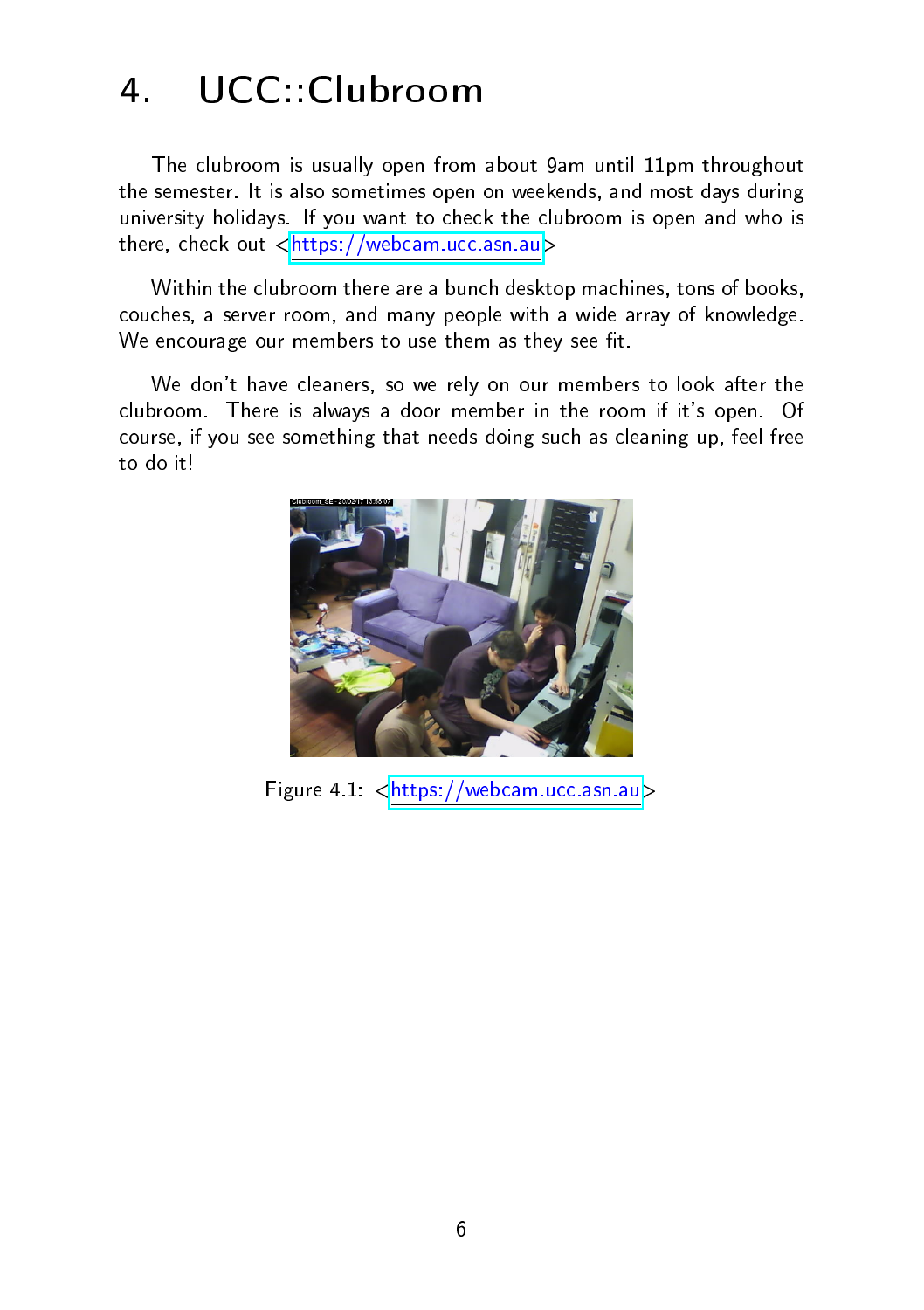### 5. UCC::Groups

#### <span id="page-7-1"></span><span id="page-7-0"></span>5.1 Committee

Like most clubs, UCC elects a committee, who are responsible for the day-to-day running of the club. The committee spends the club's money, ensures we're well stocked with Coke and snacks and organises events. In order to keep the club running smoothly, the UCC delegates certain functions to other groups, such as Wheel, Coke, and Door (see below). Any member is permitted to attend a committee meeting, unless the President has declared the meeting is closed to general members. If you would like to receive reminders of the meetings, as well as the upcoming agenda, subscribe to the committee mailing list. For historical reasons, minutes are posted to ucc@, so you probably want to subscribe to that too.

UCC has several groups to which The Committee delegates responsibilities and duties. These groups help keep the club running on a day to day basis. Each group can be contacted via e-mail: <NAME>@ucc.asn.au

#### <span id="page-7-2"></span>5.2 Wheel

Wheel is in charge of maintaining the club's machines. They are the best people to see if you're having problems with the computers. Wheel maintains its own membership, but works hand in hand with Committee on issues relating to account policy. If you abuse your account, it will be locked by a Wheel member. The unlocking of accounts is at the discretion of Committee. Wheel have infrequent meetings, where they sing the secret wheel song.

#### <span id="page-7-3"></span>5.3 Door

The Door group is responsible for the clubroom itself. Only a member of door group can unlock the clubroom and keep it open for members during the day. This means that if the only Door group member in the room has to leave, then everyone will have to leave until another Door group member arrives. Door members also have the right to remove members from the room for poor behaviour. They are also the people to talk to if you want to add money to your dispense account (see the section on dispense). They can also refund credit to your account for bad dispenses and other tasks related to dispense.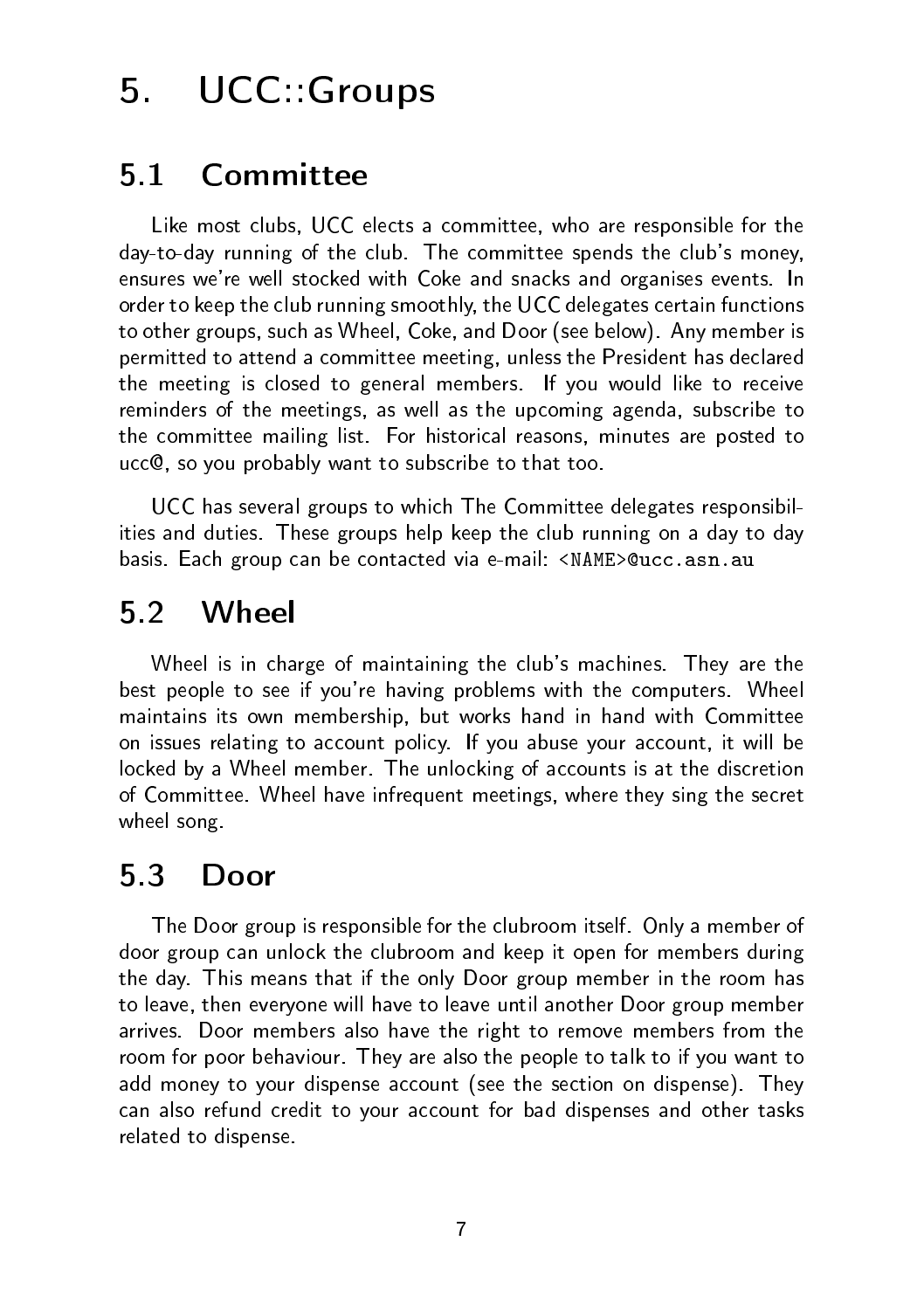### 6. 2018 Events

<span id="page-8-0"></span>UCC runs a lot of events. You should go to them! Dates and times may be subject to change. You should also check out our Facebook page where we will advertise all of our events throughout the year.

#### Semester 1

#### <span id="page-8-1"></span>6.1 Fresher Welcome @ 1700

When: X March Where: UCC Clubroom

This event is to welcome you, a new UCC member, to the club. There will be members new and old to talk to and get to know.

#### <span id="page-8-2"></span>6.2 Intro to Programming

When: Starting Wk3; Friday 1600 Weekly Where: UCC Clubroom

Ever wonder how computers work? Ever wanted to make a game or similar? Do you want to learn to program but not know how to start. We'll be teaching people from absolute beginners to those with a bit of skill everything you might want to know as we work towards building a basic game from scratch. We'll be using  $C++$ .

#### <span id="page-8-3"></span>6.3 AGM

When: 13 March @ 1300 Where: Guild Council Meeting Room

The meeting to elect the new committee for 2017. We have a position just for you, the Fresher representative. You should attend to either run or vote for the person who will represent you in the committee. If you don't know where it is, people will guide you from the clubroom.

#### <span id="page-8-4"></span>6.4 Quiz Night

When: TBA Where: University Tavern

Bringing together the various clubs of Cameron Hall, the quiz night is the only proper time to use your smarts throughout your degree.  $[18+$ Event].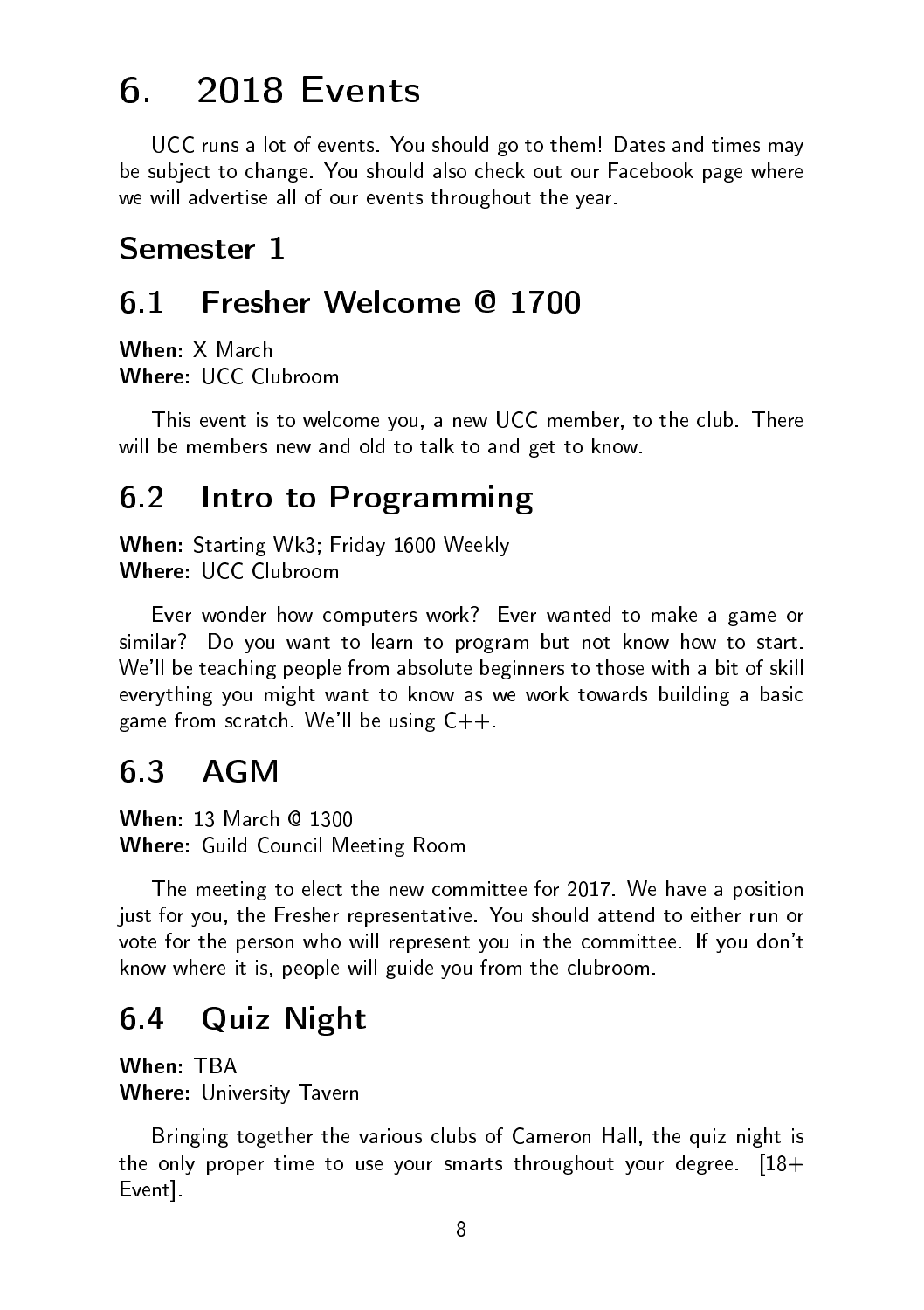### <span id="page-9-0"></span>Semester 2

#### 6.5 Camp

When: Midyear Break Where: Lake Leschenaultia

UCC goes camping, minus tents. During the winter break, UCC members travel up to the dormitory at Camp Leschenaultia for a weekend long LAN. There will be internet. [18+ Event]

#### <span id="page-9-1"></span>6.6 44th Anniversary Dinner

When: TBD

Where: TBA

The 44th anniversary of our club. For the celebration, a dinner will be held. Feel free to come along to meet some of the older members, as well to have a general chat with your fellow UCCans.

#### <span id="page-9-2"></span>6.7 Charity Vigil

When: Semester 2 - Overnight Where: Cameron Hall

Once a year, all the clubs of Cameron Hall get together for a night of fun, games, and raising money for charity. The details of the night are still to come, but UCC traditionally hosts a LAN. There will be an entry fee for the event.

#### <span id="page-9-3"></span>General

#### 6.8 Movie Nights

Where: UCC Clubroom

UCC holds movie nights in the clubroom throughout the year complete with pizza and couches. A relaxed night to hang out with fellow UCCans.

#### <span id="page-9-4"></span>6.9 CITS Night

Where: UCC Clubroom

Close to major project due dates for the computer science faculty, UCC hosts a night where people taking computer science units can come in to work on their projects. Gaming is generally discouraged on this night.

#### <span id="page-9-5"></span>6.10 VIVE Night

#### Where: The Loft

UCC has a VR headset that we setup on a regular basis for our members to use. Come along for an evening of games and pizza.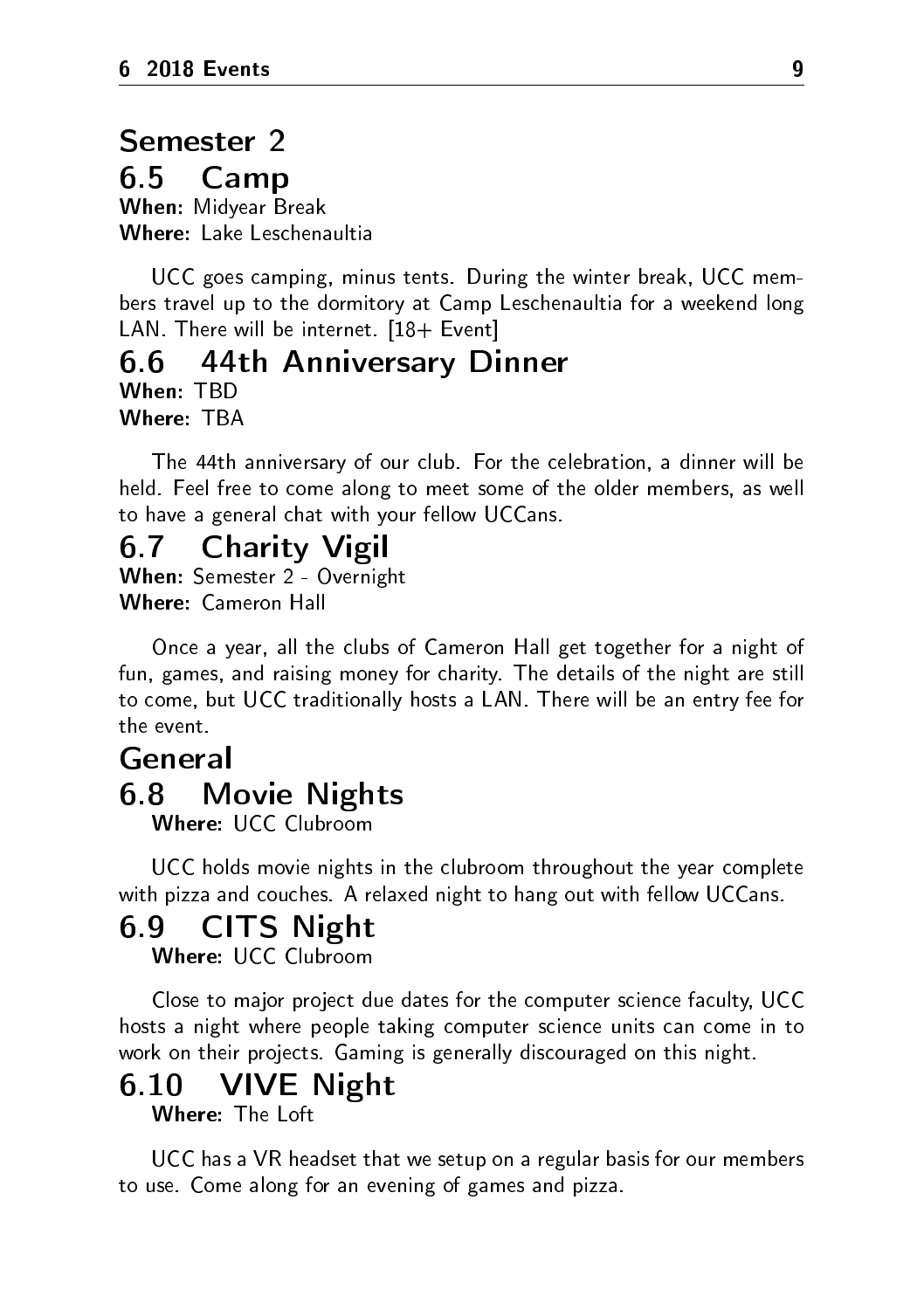## 7. Services

### <span id="page-10-1"></span><span id="page-10-0"></span>7.0 Drinks & Snacks - Dispense

UCC's most successful service is undoubtably the internet connected coke machine and not quite internet connected snack machine. These use serial communications to talk to merlo, which runs open source software written by talented members including John Hodge, Mark Tearle and David Adam. A relay connected to merlo can be activated by door members from the snack machine to open the club's electronic door lock.

#### <span id="page-10-2"></span>7.1 Games

The Heathred A. Loveday memorial games server hosts many games including: Minecraft, TF2 and Wolfenstein: Enemy Territory (ET). Administrator access to heathred is fairly unrestricted; it is also available as a general use server. For example, its GPU has been used in the past for number crunching projects.

#### <span id="page-10-3"></span>7.2 Email

UCC proudly runs its own mail server. You have an email account <username@ucc.asn.au>. Upon creating your account you can choose an address to foward all emails to. You can change this at any time by editing the " forward" file in your home directory.

A webclient is availiable at  $\langle$ https://webmail.ucc.asn.au> for ease of access. Other methods such as alpine for your own mail client work as well.

#### <span id="page-10-4"></span>7.3 WebHosting

Members can publish their own sites! SSH to a server and edit the files in the directory "public-html". The website will appear at [<https://username.ucc.asn.au>](https://username.ucc.asn.au).

### <span id="page-10-5"></span>7.4 File Storage

With your account comes not one, but two "home" directories for all your file storage needs. Both can be accessed through SSH, FTP, a UCC Windows or Linux machine, or from your phone if you have a FTP/SSH client installed. There is (currently) no enforced limit for how much you can store, but very large accounts are left out of our back-up server.

#### <span id="page-10-6"></span>7.5 VM Hosting

Members can get their own VM hosted at UCC by contacting someone on the wheel group to set it up for them.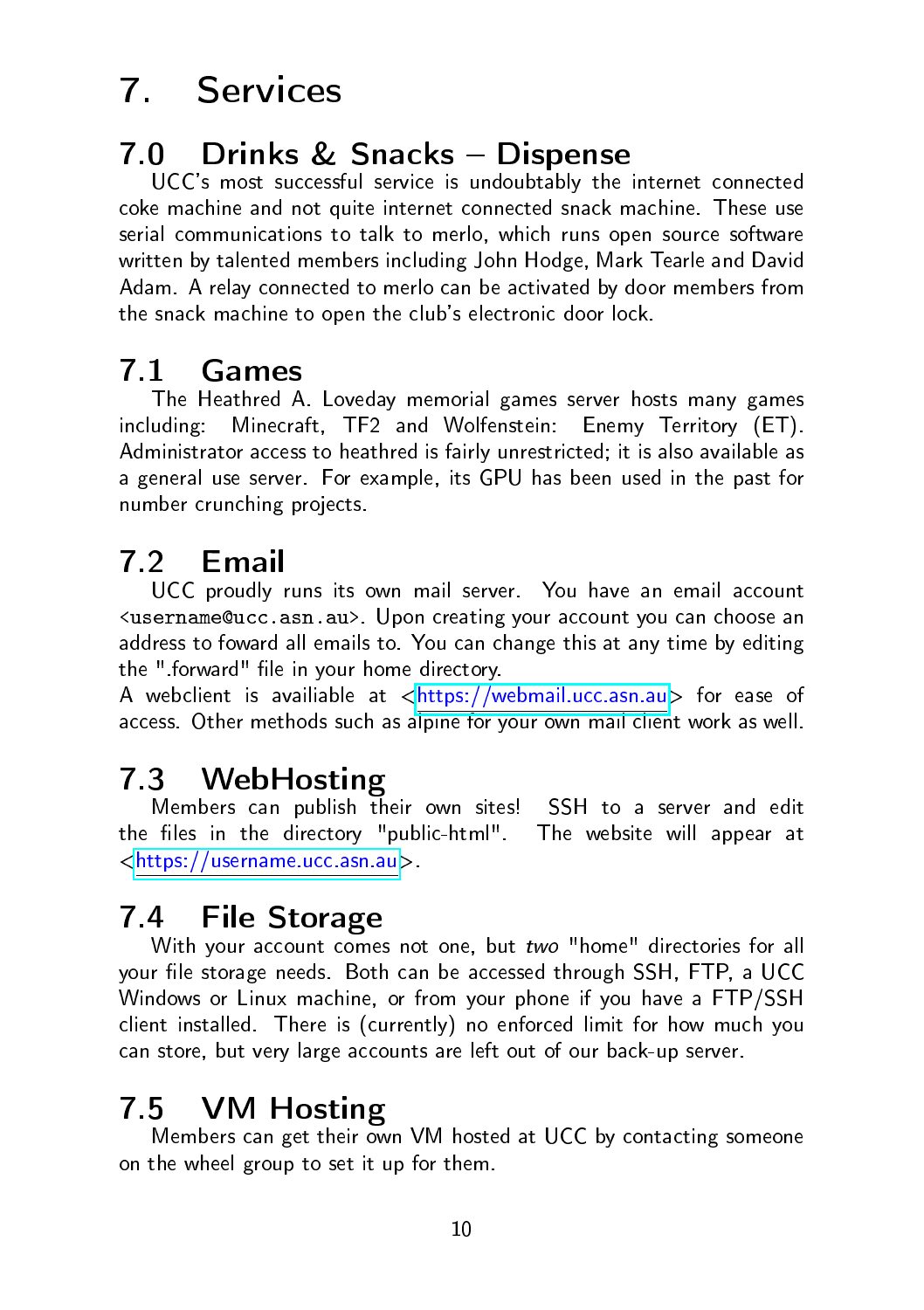## 8. Cheet Sheet

<span id="page-11-0"></span>

| Term               | Translation                                                                                                                         |  |  |  |
|--------------------|-------------------------------------------------------------------------------------------------------------------------------------|--|--|--|
| Dr ACC Murphy      | A computer called Murphy. Truely infamous around<br>the clubroom.                                                                   |  |  |  |
| <b>TLA</b>         | Three Letter Acronym. Every TLA is unique and<br>most UCCaneers have one to refer to themselves in<br>documentation                 |  |  |  |
| Coke Credit        | Money on your account used for the drink and snack<br>machines                                                                      |  |  |  |
| IRC.               | Internet Relay Chat. An old-school protocol for chat-<br>ting with people online that many UCCans still use<br>daily.               |  |  |  |
| The Loft           | The area above the UCC that looks down into the<br>UCC clubroom. LAN gaming and other activities take<br>place up there.            |  |  |  |
| Mailing lists      | A way of communicating with a very large number of<br>people via email. The UCC has several mailing lists<br>of varying popularity. |  |  |  |
| <b>UCCan</b>       | Someone who spends a lot of time in the UCC.                                                                                        |  |  |  |
| Door Group         | The group responsible for maintaining the clubroom<br>and it's contents                                                             |  |  |  |
| Wheel Group        | The group responsible for maintaining computers, ac-<br>counts and services in UCC.                                                 |  |  |  |
| UniSFA             | University Science Fiction Association. A fellow club<br>in Cameron Hall.                                                           |  |  |  |
| UniGames           | A club specialising in board games, RPGs, etc. A<br>fellow club of Cameron Hall.                                                    |  |  |  |
| passwd             | Enter this command while connected to mussel to<br>change your UCC password.                                                        |  |  |  |
| $ssh <$ SERVER $>$ | This command, when given the name of a server,<br>will allow you to connect to the machine from your<br>computer.                   |  |  |  |
| Motsugo            | Host of secure user home directories, main user shell<br>server. Also a fish.                                                       |  |  |  |
| $man <$ COMMAND>   | Outputs the manual for a command. One of the best<br>pitstops for information on UNIX commands.                                     |  |  |  |
| irssi              | A terminal-based IRC client.                                                                                                        |  |  |  |
| dispense           | Opens the terminal window to dispense a drink from<br>our drink machine.                                                            |  |  |  |